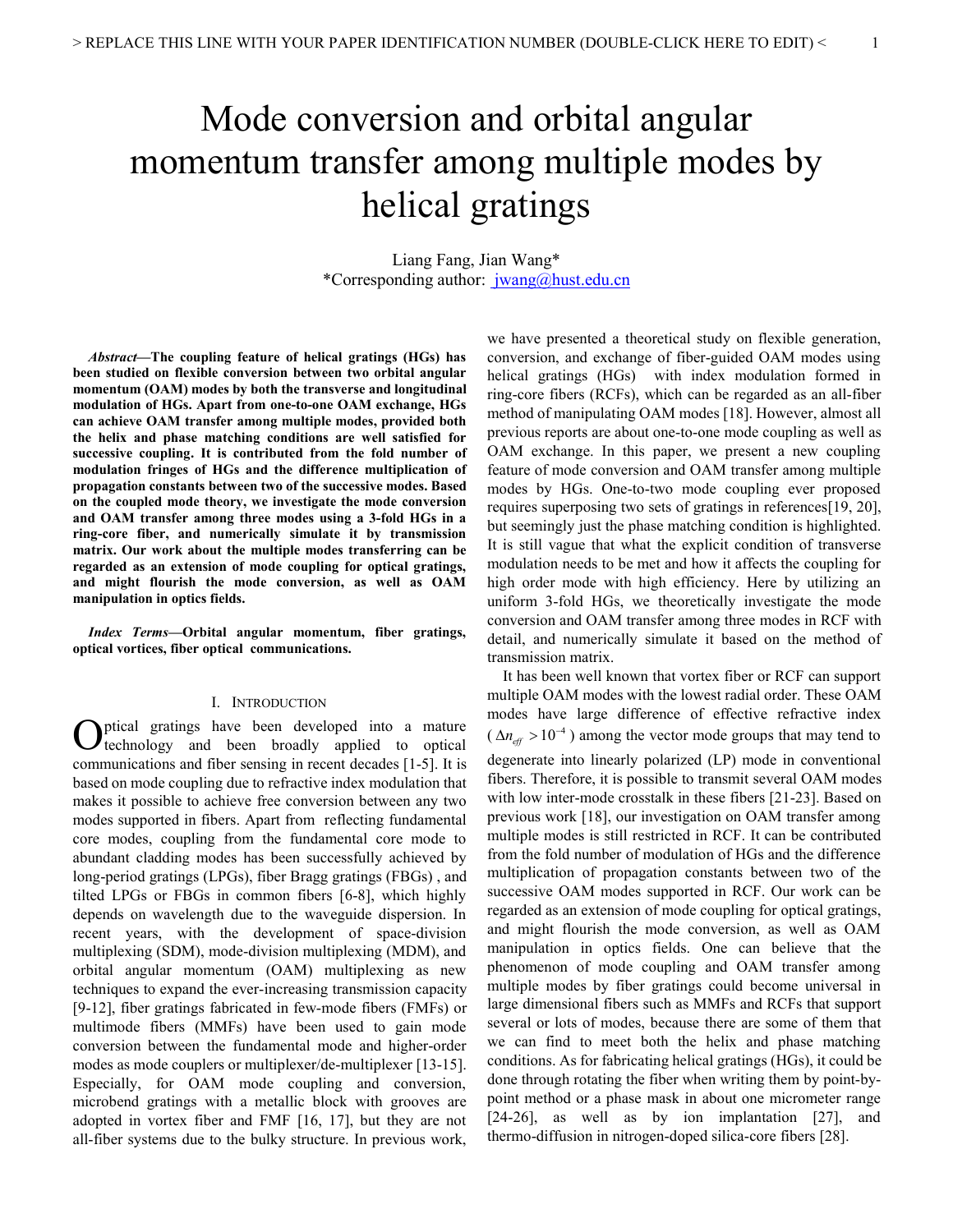## II. COUPLING COEFFICIENT

Firstly, we focus on the discussion of coupling coefficient. In high-contrast-index fibers, the expression of coupling coefficient cannot been directly formulized associated with two independent OAM modes in reference [18]. Before giving its exact expression, we discuss the constituent of fiber-guided OAM modes, especially in the high-contrast-index fibers, such as the hollow RCF. Due to the effect of spin-orbit interaction [29, 30], OAM modes cannot be simply described by a single matrix. Instead, it is a superposition of the major OAM mode<br>and a minor and a furtiest topological charge numbers has a where  $\kappa_{i-1,i}$  is defined by (2),  $\kappa_{i-1,i} = \kappa_{i-1,i}^*$  and and a minor one, of which topological charge numbers has a difference of  $\pm 2$ . The amplitude ratio of them is REPLACE THIS LINE WITH YOUR PAPER IDENTIFICATION NUMBER (DOUBLE<br>
II. COUPLING COEFFICIENT<br>
II. COUPLING COEFFICIENT<br>
II. COUPLING COEFFICIENT<br>
II. COUPLING COEFFICIENT<br>
IFISTLY, we focus on the discussion of coupling coef and radial field components of the corresponding fiber vector modes [29]. We can denote these OAM modes as follows, PLACE THIS LINE WITH YOUR PAPER IDENTIFICATION NUMBER (DOUBLE-CLICK HERE TO EDIT) < 2<br>
1. COUPLING COEFFICIENT<br>
solution of compling coefficient. In<br>
the expectation of compling coefficient in<br>
ceint cannot been directly IS LINE WITH YOUR PAPER IDENTIFICATION NUMBER (DOUBLE-CLICK HERE TO EDIT) <<br>
11. COUPLING COEFFICIENT<br>
as on the discussion of coupling coefficient. In<br>
the expression of coupling coefficient. In<br>
the expression of coupli PLACE THIS LINE WITH YOUR PAPER IDENTIFICATION NUMBER (DOUBLE-CLICK HERE TO EDIT) <<br>
1. COUPLING COEFFICIENT<br>
subty, we focus on the discussion of coupling coefficient. In<br>
subtractament between directly formulation discu IS LINE WITH YOUR PAPER IDENTIFICATION NUMBER (DOUBLE-CLICK HERE TO EDIT) < 2<br>
II. COUPLING COEFFICIENT<br>
as on the discussion of coupling coefficient. In<br>
the there directly formulized associated with two<br>
the check of sp 11. COUPLING COFFICITENT (11, 2013), where  $\theta$  is the properties of the matrix of the section of equality in the section of equality of the section of the section of the section of the section of the section of the secti II. COUPLING COFFRICIENT<br>
so on the discussion of coupling coefficient In<br>
the conditional and coupling the expression of coupling<br>
the modes in reference [18]. Before giving its<br>
M modes in reference [18]. Before giving II. COUPLING COIFFICIENT (<br>
sly, we foss on the discussion of coupling coefficient. In contrast-index there, the expression of coupling<br>
contrast-index these, the expression of coupling  $\frac{dA_t}{dz} = j\kappa_{i-4}^*A_z \exp(-j2\delta_{i$ Iy. we focus on the discussion of coupling coefficient. In<br>the state of the experiment of coupling<br>ient cannot been directly formulized associated with two<br>dent OAM modes in reference [18]. Before giving its  $\sum_{r=1}^{k} \left$ 

$$
|+1,+j\rangle \rightarrow \xi \left[ (1+\eta)|+1,+j\rangle + (1-\eta)|-1,+ (j+2)\rangle \right], \quad (1-a)
$$

$$
|{-1},-j\rangle \rightarrow \xi \Big[ (1+\eta)|-1,-j\rangle + (1-\eta)|+1,-(j+2)\rangle \Big], \quad (1-b)
$$

$$
|{-1,+j}\rangle \rightarrow \xi \left[ (1+\eta)|{-1,+j}\rangle + (1-\eta)|{+1,+(j-2)}\rangle \right], \quad (1-c)
$$

$$
|+1,-j\rangle \rightarrow \xi \Big[ (1+\eta)|+1,-j\rangle + (1-\eta)|-1,-(j-2)\rangle \Big], \quad (1-d)
$$

where  $\xi = 1/\sqrt{2(1+\eta^2)}$  is normalized coefficient. Generally, the value of  $|1-\eta|$  approaches 0 in low-contrast-index fiber, but increases with waveguides' index contrast degree. Note that in the text below, for convenience, we still use the denotation s the hollow RCF. Due to the effect of spin-orbit interaction<br>
29, 30], OAM modes cannot be simply described by a single<br>
and a minor one, of which topological charge numbers has a<br>
infference of  $\pm 2$ . The amplitude rat that in transmissive HGs, mode coupling only occurs between two OAM modes with the same polarization [18]. The coupling coefficient of any two OAM modes using HGs modulated with the same function as [18] can be exactly written as,  $\sqrt{2(1+\eta^2)}$  is normalized coefficient. Generally<br>  $1-\eta$  approaches 0 in low-contrast-index fiber<br>
with waveguides' index contrast degree. Note tha<br>
ow, for convenience, we still use the denotation<br>
cate the impure OAM m  $\xi = 1/\sqrt{2(1+\eta^2)}$  is normalized coefficient. Generally,<br>
ue of  $|1-\eta|$  approaches 0 in low-contrast-index fiber,<br>
reases with waveguides' index contrast degree. Note that<br>
functio<br>
text below, for convenience, we still u <sup>14</sup>  $n_1$  approaches  $\sigma$  in fow contast mack notr, to be emphasize<br>with waveguides' index contrast degree. Note that function of mul<br>clow, for convenience, we still use the denotation reflective HGs<br>licate the impure OA  $\left| \frac{\partial}{\partial n} \right| \left| \frac{\partial}{\partial n} \right|$ , where  $\eta$  is the proportion between azimuthal<br>  $\lim_{k \to \infty} \frac{1}{2} \pi i \left| \frac{\partial}{\partial n} \right|$  and field components of the corresponding fiber vector<br>  $\left| \frac{\partial}{\partial n} \right| \left| \frac{\partial}{\partial n} \right| + 1 + \int \left| -\frac{\partial$  $f)(1-\eta)$ , where  $\eta$  is the proportion between azimuthal<br>
sig [29]. We can denote these OAM modes as follows,<br>  $K_{i-1} = 2\pi\sigma l/\tau\Lambda$ ,  $(t=1,2,3,...)$ ,  $(t=1,2,3,...)$ ,  $(t=1,2,3,...)$ ,  $(t=1,1,1) \rightarrow \xi [(1+\eta)]+1, +j)+ (1-\eta)]=1,+(j+2)$ .<br>
The anse 1-*n*)], where *n* is the proportion between azimuthal<br>
If ided components of the corresponding fiber vector<br>
Fig. 10. We can denote these OAM modes as follows,<br>  $\vec{r}_{i-1} = 2\pi\sigma I_I/t\Lambda$ ,  $(t=1,2,3,...)$ ,  $(t=2,3,...)$ ,  $(t=2,4,3,...)$  $|-1+1/$  →  $\frac{2}{3}$   $\frac{2}{3}$   $|+1, -j\rangle$  →  $\frac{2}{3}$  ( $|+1, -j\rangle$  +  $|+1, -j\rangle$  +  $|+1, -j\rangle$  +  $|+1, -j\rangle$  +  $|+1, -j\rangle$  +  $|+1, -j\rangle$  +  $|+1, -j\rangle$  +  $|+1, -j\rangle$  +  $|+1, -j\rangle$  +  $|+1, -j\rangle$  is normalized coefficient. Generally,

$$
\kappa_{nm} = \frac{\omega \varepsilon_0 n_2^2 \Delta n}{8a_2^2} \left(1 + \eta_n \eta_m\right)
$$
  
\n
$$
\int_{a_1}^{a_2} \int_0^{2\pi} F_n(r)^* \cdot F_m(r) \exp\left[j\left(l_m - l_n + l\right)\phi\right] r^3 dr d\phi
$$
  
\n(2)  $n_1$   
\n $n_2$   
\n $n_3$ 

where  $*$  denotes operation of conjugate transpose,  $\omega$  and  $\epsilon_0$  are the angular frequency and dielectric constant in vacuum, electric field,  $a_1$  and  $a_2$  are the inside and outside radii of RCF, respectively,  $n_2$  is the refractive index of the ring-core waveguide layer.  $\Delta n$  denotes the modulation strength of HGs.

#### III. COUPLED MODE EQUATIONS

Coupled-mode equations of all possible modes involved in mode coupling, of which amplitudes are denoted with  $A_1$ ,  $A_2$ ,  $A_3, \ldots, A_k$ , respectively, along the *z* axis can be expressed as, combination of combination of combination of combination of combination of combination of combination of combination of combination of combination of com

ON NUMBER (DOUBLE-CLICK HERE TO EDITION < 2

\n
$$
\begin{bmatrix}\n\frac{dA_1}{dz} = j\kappa_{12}A_2 \exp\left(-j2\delta_{12}z\right) & \\
\frac{k}{dz} = j\kappa_{12}A_2 \exp\left(-j2\delta_{12}z\right) & \\
\frac{k}{dz} \left[\frac{dA_{i-1}}{dz} = j\kappa_{i-1,i-2}^* A_{i-2} \exp\left(j2\delta_{i-2,i-1}z\right)\right],\n\end{bmatrix},\n\tag{3}
$$
\nwhere  $\kappa_{i-1,i}$  is defined by (2),  $\kappa_{i-1,i} = \kappa_{i-1,i}^*$  and

\n
$$
\delta_{i-1,i} = \frac{1}{2}(\beta_{i-1} - \beta_i - K_{i-1}),\n\tag{4}
$$
\nwith

\n
$$
K_{i-1} = 2\pi\sigma l/t\Lambda, \quad (t = 1, 2, 3, \ldots), \quad (i = 2, 3, 4, \ldots, k).
$$
\nOne can see that mode coupling among  $A_1, A_2, A_3, \ldots, A_k$  has the property of transitivity that is the mechanism of the mode conversion and OAM transfer among multiple modes. For given HGs  $\langle \sigma, |l| \rangle$  with grating period  $\Lambda$ , OAM transfer

$$
\delta_{i-1,i} = \frac{1}{2} \big( \beta_{i-1} - \beta_i - K_{i-1} \big), \tag{4}
$$

with

$$
K_{i-1} = 2\pi\sigma l/t\Lambda, (t = 1, 2, 3, \ldots), (i = 2, 3, 4, \ldots, k).
$$
 (5)

II. COUPLING COEFFICIENT<br>
SIS on the discussion of coupling<br>
the net discussion of coupling<br>
the then directly formulized associated with two<br>
d modes in reference [18]. Before giving its<br>  $\sum_{i=1}^{k} \left[ \frac{dA_{i-1}}{dz} = j\kappa$ One can see that mode coupling among  $A_1, A_2, A_3, \dots, A_k$ has the property of transitivity that is the mechanism of the mode conversion and OAM transfer among multiple modes. For given HGs  $\langle \sigma, |l| \rangle$  with grating period  $\Lambda$ , OAM transfer where  $\kappa_{i-1,i}$  is defined by (2),  $\kappa_{i-1,i} = \kappa_{i-1,i}^*$  and<br>  $\delta_{i-1,i} = \frac{1}{2} (\beta_{i-1} - \beta_i - K_{i-1}),$  (4)<br>
with<br>  $K_{i-1} = 2\pi\sigma l/t\Lambda$ ,  $(t = 1, 2, 3, ...)$ ,  $(i = 2, 3, 4, ..., k)$ . (5)<br>
One can see that mode coupling among  $A_1, A_2, A$  $\frac{I_1}{I_7} = jK_{12}A_2 \exp(-j2\delta_{12}z)$ <br>  $\left[\frac{dA_{i-1}}{dz} = jK_{i-1,i-2}^*A_{i-2} \exp(j2\delta_{i-2,i-1}z)\right]$ , (3)<br>  $+jK_{i-1,i}A_i \exp(-j2\delta_{i-1,i}z)\right]$ , (3)<br>  $\frac{I_k}{Z} = jK_{k,k-1}^*A_{k-1} \exp(j2\delta_{k-1,k}z)$ <br>
lefined by (2),  $K_{i-1,i} = K_{i-1,i}^*$  and<br>  $\$ among modes  $|s_{i-1}, l_{i-1}\rangle$  only occurs when the conditions of both  $\begin{aligned}\n\frac{d}{dz} &= j\kappa_{12} A_2 \exp(-j2\delta_{12}z) \\
\frac{k}{dz} \left[ \frac{dA_{i-1}}{dz} = j\kappa_{i-1,i-2}^* A_{i-2} \exp(j2\delta_{i-2,i-1}z) \right], \qquad (3) \\
\frac{dA_k}{dz} &= j\kappa_{k,k-1}^* A_{k-1} \exp(j2\delta_{k-1,k}z) \\
\frac{dA_k}{dz} &= j\kappa_{k,k-1}^* A_{k-1} \exp(j2\delta_{k-1,k}z) \\
\text{where } \kappa_{i-1,i} \text{ is defined by (2), } \k$  $\delta_{i-1,i} = \frac{1}{2} (\beta_{i-1} - \beta_i - K_{i-1}),$ <br>
with<br>  $K_{i-1} = 2\pi\sigma l/t\Lambda$ ,  $(t = 1, 2, 3, ...)$ ,  $(i = 2, 3, 4, ...),$ <br>
One can see that mode coupling among  $A_1, A_2$ ,<br>
as the property of transitivity that is the mechanode conversion and OAM t  $\begin{cases}\n\frac{k}{\epsilon_2}\left[\frac{dA_{i-1}}{dz} = j\kappa_{i-1,i-2}^* A_{i-2} \exp(j2\delta_{i-2,i-1}z)\right], \\
\frac{dA_k}{dz} = j\kappa_{i, k-1}^* A_i \exp(-j2\delta_{i-1,i}z)\n\end{cases}$ , (3)<br>
where  $\kappa_{i-1,i}$  is defined by (2),  $\kappa_{i-1,i} = \kappa_{i-1,i}^*$  and<br>  $\delta_{i-1,i} = \frac{1}{2}(\beta_{i-1} - \beta_i - K_{$  $l_i - l_{i-1} = l$  are successively satisfied at the same time. It needs to be emphasized that only the transmissive HGs possess the function of multiple-modes synchronous coupling, but the reflective HGs do not, according to the phase matching condition.

 $(r)^{\tilde{}} \cdot F_m(r) \exp\left[\frac{j(l_m - l_n + l)\phi}{r^3} dr d\phi\right]$  waveguide is  $n_2 = 1.668$ . This RCF can support vector modes  $\rightarrow \xi^2[(1+\eta)^]+1, +j) + (1-\eta)^-1, + (j+2)$ ). (1-a) One can see that mode coupling among  $A_1$ ,  $A_2$ ,  $A_3$ ,  $\ldots$ ,  $\rightarrow \xi^2[(1+\eta)^]+1, -j) + (1-\eta)^+1, +(-j+2)$ ). (1-a) has the property of transitivity that is the mechanism of  $\rightarrow \xi^2[(1+\eta)^$ can denote these OAM modes as follows,<br>  $\begin{pmatrix}\n[(1 + \eta)/+1 + (1 - \eta)] + 1, -(j + 2)\n\end{pmatrix}$ , (1-a)  $\begin{pmatrix}\n[-1 + \eta)/+1 - (\eta)/+1, -(j + 2)\n\end{pmatrix}$ , (1-a)  $\begin{pmatrix}\n[-1 + \eta)/+1 - (\eta)/+1, -(j + 2)\n\end{pmatrix}$ , (1-a)  $\begin{pmatrix}\n[-1 + \eta)/+1 - (\eta)/+1, -(j + 2)\n\end{pmatrix}$ , (1expersion, we discuss the constitution of the general  $\left\{\frac{1}{\alpha^2}\right\}$  ( $\alpha^2 = \frac{1}{\alpha^2}$ ,  $\alpha^2 = \frac{1}{\alpha^2}$ ,  $\alpha^2 = \frac{1}{\alpha^2}$ ,  $\alpha^2 = \frac{1}{\alpha^2}$ ,  $\alpha^2 = \frac{1}{\alpha^2}$ ,  $\alpha^2 = \frac{1}{\alpha^2}$ ,  $\alpha^2 = \frac{1}{\alpha^2}$ ,  $\alpha^2 = \frac{1}{\alpha^$  $1,$  (2)  $n_1 = 1$  (refractive index of air) and  $n_3 = 1.62$ , that of ring-core  $A_2$ ,  $A_3$ ,  $A_4$ ,  $A_5$ This phenomenon of mode coupling and OAM transfer among multiple modes can occur in a 3-fold HGs inscribed in the hollow RCF. The parameters of RCF are designed as follows: the inside and outside radii of RCF are  $a_1 = 7.50 \text{ }\mu\text{m}$ , and  $a_2 = 9.00$  µm, respectively, and the refractive index of innermost layer and equivalently infinite cladding are set as (HEnm/EHnm) with high mode order *n* close to 9 and only the first radial order  $m = 1$  (1550nm). The wavelength dependence of effective refractive index for all these fiber vector modes including TM<sup>01</sup> and TE<sup>01</sup> is shown in Fig. 1. One can see that the vector mode groups that may tend to degenerate into LP modes have been completely split. Therefore, it is easy to find several OAM modes that are combined with even and odd vector modes with a  $\pi/2$  phase shift meet both the phase and helix matching conditions for mode coupling and OAM transfer among multiple modes. At 1550nm, we find that three condition.<br>
Condition. This phenomenon of mode coupling and OAM transfer<br>
among multiple modes can occur in a 3-fold HGs inscribed in<br>
the hollow RCF. The parameters of RCF are designed as<br>
follows: the inside and outside combination of odd and even vector modes HE21 , HE51 and HE81 with a  $\pi/2$  phase shift, respectively, can be selected for realization of this coupling phenomenon. The character of HGs follows: the inside and outside radii of RCF are  $a_1 = 7.50 \mu m$ ,<br>and  $a_2 = 9.00 \mu m$ , respectively, and the refractive index of<br>inmerments layer and equivalently infinite clading are set as<br> $n_1 = 1$  (refractive index of ai mode coupling and OAM transfer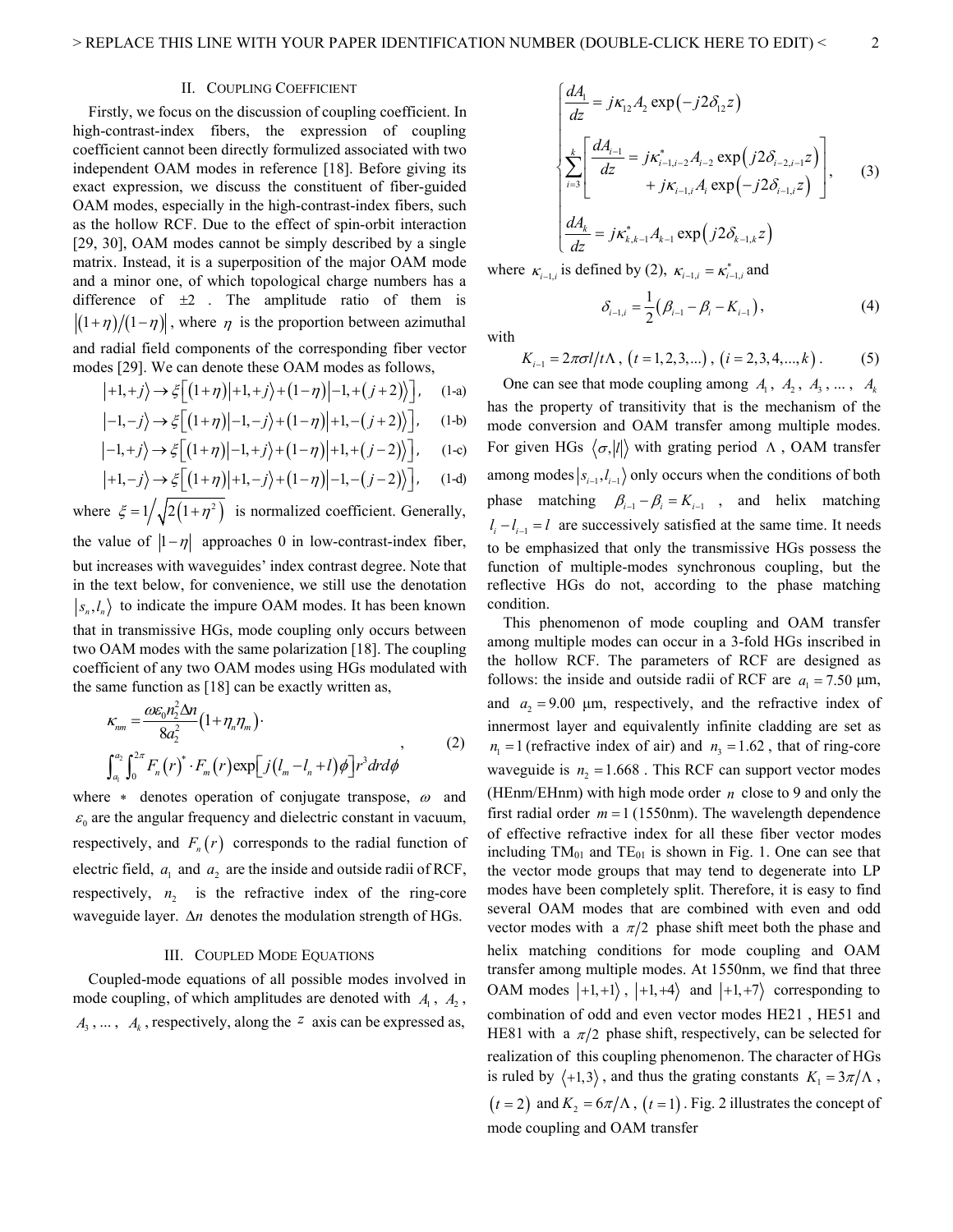

Fig. 1. Wavelength dependence of effective refractive index of vector modes in the designed hollow RCF.



with the HGs  $\langle +1,3 \rangle$ 

3-fold HGs, where OAM modes with different topological charge is described by the helical phase with corresponding fold number.

For the mode coupling and OAM transfer among three modes described by (3) with  $k = 3$ , the detuning factors of

$$
\delta_{12} = \frac{1}{2} (\beta_1 - \beta_2 - K_1), \tag{6}
$$

$$
\delta_{23} = \frac{1}{2} (\beta_2 - \beta_3 - K_2).
$$
 (7)

The corresponding coupling coefficients with normalization calculated are  $\kappa_{12}/\Delta n \simeq \kappa_{23}/\Delta n \simeq 1.05 \times 10^{-3}$  (nm<sup>-1</sup>), which are the largest values since that the helix matching condition is satisfied for the integral express in (2). The helix matching can be equivalently illustrated by the interaction of transverse phase between OAM modes and HGs shown in Fig. 3.



Fig. 3. Interaction of transverse phase between OAM modes and HGs. (a), through HGs  $\langle +1,3 \rangle$ . The hot and gray patterns correspond to OAM modes and HGs, respectively.

To solve the coupled-mode equations in (3) when  $k = 3$ , defining new amplitudes of those coupled OAM modes  $T_1$ ,  $T_2$ and  $T_3$  near resonance region associated with original amplitudes  $A_1$ ,  $A_2$  and  $A_3$ , , (b)<br>
sverse phase between OAM modes and HGs. (a),<br>
rough HGs  $\langle +1,3 \rangle$ ; (b), from  $|+1,+4 \rangle$  to  $|+1,+7 \rangle$ <br>
hot and gray patterns correspond to OAM modes<br>
pled-mode equations in (3) when  $k = 3$ ,<br>
rdes of those coupled OAM sverse phase between OAM modes and HGs. (a),<br>
irough HGs  $\langle +1,3 \rangle$ ; (b), from  $|+1, +4 \rangle$  to  $|+1, +7 \rangle$ <br>
hot and gray patterns correspond to OAM modes<br>
pled-mode equations in (3) when  $k = 3$ ,<br>
pled-mode equations in (3) w prough HGs  $\langle +1,3 \rangle$ ; (b), from  $|+1,+4 \rangle$  to  $|+1,+7 \rangle$ <br>hot and gray patterns correspond to OAM modes<br>pled-mode equations in (3) when  $k = 3$ ,<br>ddes of those coupled OAM modes  $T_1$ ,  $T_2$ <br>nance region associated with ori

$$
T_1 = A_1 \exp(-j\sigma_1 z)
$$
  
\n
$$
T_2 = A_2 \exp(-j\sigma_2 z)
$$
,  
\n
$$
T_3 = A_3 \exp(-j\sigma_3 z)
$$
 (8)

$$
\sigma_1 = \beta_2 - \beta_3 - 2K_1, \qquad (9-a)
$$

$$
\sigma_2 = \beta_1 - \beta_3 - 3K_1, \qquad (9-b)
$$

$$
\sigma_3 = \beta_1 + \beta_2 - 2\beta_3 - 5K_1 , \qquad (9-c)
$$

the coupled-mode equations defined by (3) can be rewritten as,

(b)  
\nof transverse phase between OAM modes and HGs. (a),  
\n1, +4) through HGs (+1,3); (b), from |+1, +4) to |+1, +7  
\n(c) The hot and gray patterns correspond to OAM modes  
\nS  
\n(c) coupled-mode equations in (3) when 
$$
k = 3
$$
,  
\nmplitudes of those coupled OAM modes  $T_1$ ,  $T_2$   
\n7. resonance region associated with original  
\n $A_2$  and  $A_3$ ,  
\n $T_1 = A_1 \exp(-j\sigma_1 z)$   
\n $T_2 = A_2 \exp(-j\sigma_2 z)$ ,  
\n $T_3 = A_3 \exp(-j\sigma_3 z)$   
\n $\sigma_1 = \beta_2 - \beta_3 - 2K_1$ ,  
\n $\sigma_2 = \beta_1 - \beta_3 - 3K_1$ ,  
\n $\sigma_3 = \beta_1 + \beta_2 - 2\beta_3 - 5K_1$ ,  
\ndec equations defined by (3) can be rewritten as,  
\n
$$
\begin{cases}\n\frac{dT_1}{dz} = -j\sigma_1 T_1 + j\kappa_{12} T_2 \\
\frac{dT_2}{dz} = j\kappa_{12} T_1 - j\sigma_2 T_2 + j\kappa_{23} T_3,\\
x \text{ coupled-mode equations of multiple modes} \\
y \text{ cannot be easily solved to obtain an analytic\ne method of transmission matrix to numerically\nof coupled-mode equations [31]. As for (10), it\nby the form of matrix\n
$$
\frac{d}{dz} \mathbf{T}(z) - \mathbf{M} \cdot \mathbf{T}(z) = 0,
$$
  
\n(11)  
\n $\left[ T_1(z), T_2(z), T_3(z) \right]^T$  with superscript T  
\nose, and  
\n
$$
\mathbf{M} = \begin{bmatrix} -j\sigma_1 & j\kappa_{12} & 0 \\ j\kappa_{12} & -j\sigma_2 & j\kappa_{23} \\ 0 & j\kappa_{23} & -j\sigma_3 \end{bmatrix}.
$$
  
\n(i) in the grating region from 0 to L, where L is  
\nit is rewritten as  
\n $\mathbf{T}(L) = \exp(S) \cdot \mathbf{T}(0)$ .  
\n(13)
$$

 *<sup>K</sup>* . (7) 2  $\frac{z=0}{z+1,3}$ <br>
1 and then to  $|+1, +7\rangle$ <br>
1 and then to  $|+1, +7\rangle$ <br>
1 and then to  $|+1, +7\rangle$ <br>
1 and then to  $|+1, +7\rangle$ <br>
the coupled-mode equations defined by (3) can be rewer<br>
then CAM modes with different topological<br> The complex coupled-mode equations of multiple modes coupling in (3) cannot be easily solved to obtain an analytic solution, especially for more than 3 modes involved in coupling. Here we use the method of transmission matrix to numerically solve this kind of coupled-mode equations [31]. As for (10), it can be expressed by the form of matrix  $\sigma_1 = \beta_2 - \beta_3 - 2K_1$ , (9-a)<br>  $\sigma_2 = \beta_1 - \beta_3 - 3K_1$ , (9-b)<br>  $\sigma_3 = \beta_1 + \beta_2 - 2\beta_3 - 5K_1$ , (9-b)<br>
led-mode equations defined by (3) can be rewritten as,<br>  $\frac{dT_1}{dz} = -j\sigma_1T_1 + j\kappa_{12}T_2$ <br>  $\frac{dT_2}{dz} = j\kappa_{12}T_1 - j\sigma_2T_$ ode equations of multiple modes<br>
rasily solved to obtain an analytic<br>
than 3 modes involved in coupling.<br>
transmission matrix to numerically<br>
node equations [31]. As for (10), it<br>
n of matrix<br>  $(z) - \mathbf{M} \cdot \mathbf{T}(z) = 0$ , (11 easily solved to obtain an analytic<br>re than 3 modes involved in coupling.<br>f transmission matrix to numerically<br>mode equations [31]. As for (10), it<br>m of matrix<br> $(z) - \mathbf{M} \cdot \mathbf{T}(z) = 0$ , (11)<br> $z$ ),  $T_3(z)$ ]<sup>T</sup> with superscr  $\int \frac{1}{\sqrt{2}} \int \frac{1}{\sqrt{2}} \int \frac{1}{2} \int \frac{1}{\sqrt{2}} \int \frac{1}{2} \int \frac{1}{\sqrt{2}} \int \frac{1}{2} \int \frac{1}{2} \int \frac{1}{2} \int \frac{1}{2} \int \frac{1}{2} \int \frac{1}{2} \int \frac{1}{2} \int \frac{1}{2} \int \frac{1}{2} \int \frac{1}{2} \int \frac{1}{2} \int \frac{1}{2} \int \frac{1}{2} \int \frac{1}{2} \int \frac{1}{2} \int \frac{1}{2} \int \frac{1}{2} \$ 

$$
\frac{d}{dz}\mathbf{T}(z) - \mathbf{M} \cdot \mathbf{T}(z) = 0, \qquad (11)
$$

where  $\mathbf{T}(z) = [T_1(z), T_2(z), T_3(z)]^T$ with superscript T meaning transpose, and

By for more than 3 modes involved in coupling.

\nmethod of transmission matrix to numerically

\nfound equations [31]. As for (10), it

\nby the form of matrix

\n
$$
\frac{d}{dz} \mathbf{T}(z) - \mathbf{M} \cdot \mathbf{T}(z) = 0,
$$
\n(11)

\n
$$
T_1(z), T_2(z), T_3(z) \quad \text{with superscript } T
$$
\nsee, and

\n
$$
\mathbf{M} = \begin{bmatrix} -j\sigma_1 & j\kappa_{12} & 0 \\ j\kappa_{12} & -j\sigma_2 & j\kappa_{23} \\ 0 & j\kappa_{23} & -j\sigma_3 \end{bmatrix}.
$$
\n(12)

\nin the grating region from 0 to *L*, where *L* is is rewritten as

\n
$$
\mathbf{T}(L) = \frac{1}{2} \mathbf{M} \cdot \mathbf{M} = \begin{bmatrix} 0 & 0 & 0 \\ 0 & 0 & 0 \\ 0 & 0 & 0 \end{bmatrix}.
$$
\n(12)

Integrating (11) in the grating region from 0 to *L* , where*L* is grating length, it is rewritten as

$$
\mathbf{T}(L) = \exp(\mathbf{S}) \cdot \mathbf{T}(0). \tag{13}
$$

Defining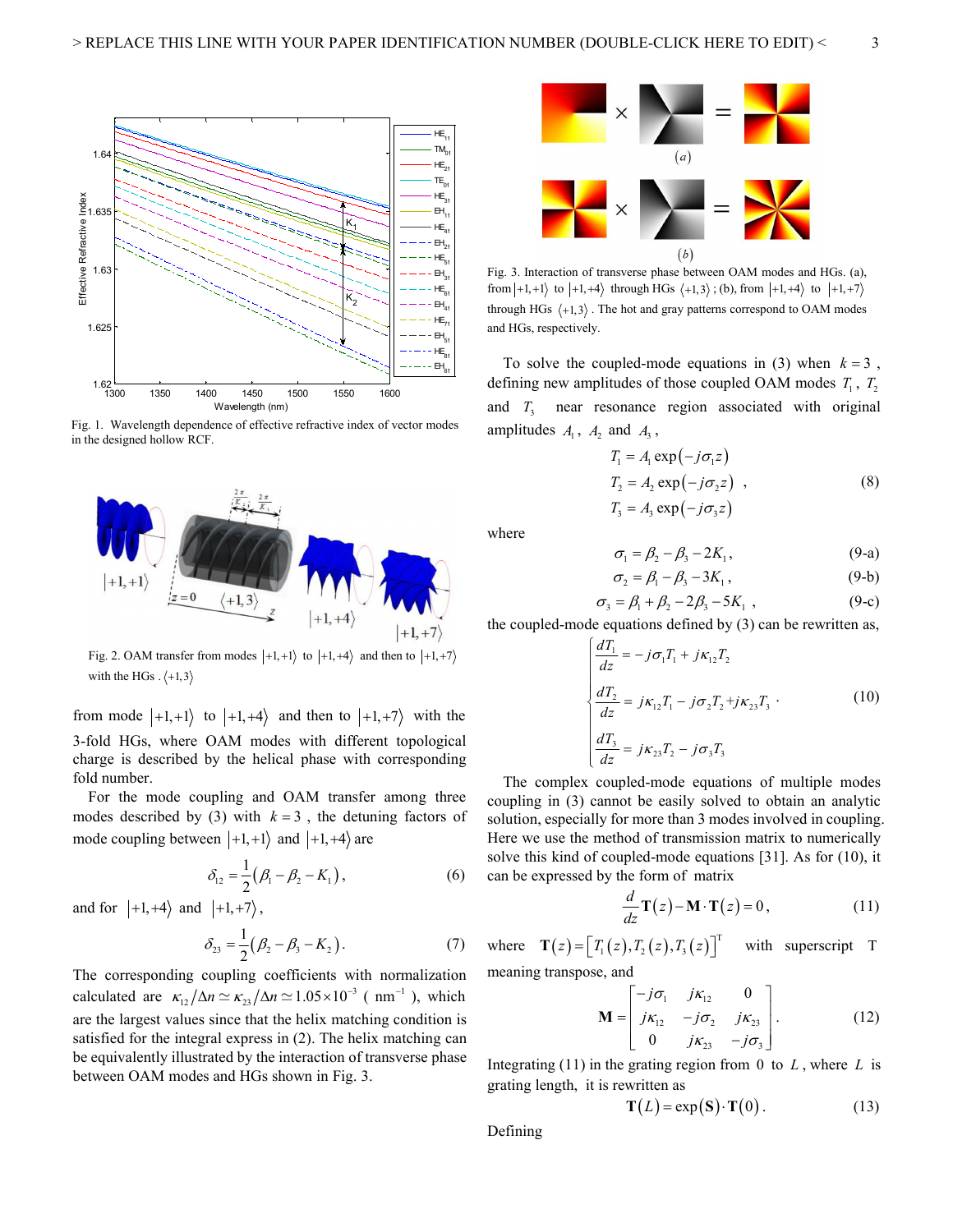$$
\mathbf{S} = \int_{0}^{L} \mathbf{M} \, dz = L \cdot \mathbf{M} \quad . \tag{14}
$$

$$
\mathbf{T}(L) = \mathbf{V} \exp(\mathbf{D}) \mathbf{V}^{-1} \cdot \mathbf{T}(0), \tag{15}
$$

where **D** is a diagonal matrix constituted by the eigen values of matrix **S** , matrix **V** is constituted by all the corresponding eigen vectors, and  $T(0)$  is the initialization matrix. are indirectly achieved through the middle mode  $|+1, +4\rangle$ . The

transmission matrix **Q** related to the power exchange of central wavelength for the OAM mode coupling among three modes along the transmission direction can be obtained as

Finally, the output matrix through the HGs can be obtained by  
\n
$$
\mathbf{T}(L) = \mathbf{V} \exp(\mathbf{D})\mathbf{V}^{-1} \cdot \mathbf{T}(0),
$$
\n(15) much as that for the latter. In  
\nwhere **D** is a diagonal matrix constituted by the eigen values of  
\nmatrix **S**, matrix **V** is constituted by the eigen values of  
\nmatrix **S**, matrix **V** is constituted by the eigen values of  
\nlinearity **S**, matrix **V** is constituted by all the corresponding  
\neigen vectors, and **T**(0) is the initialization matrix.  
\nUnder complete resonance condition, i.e.,  $\delta_{12} = \delta_{23} = 0$ , the  
\nsynchronous coupling among  
\ntransmission matrix **Q** related to the power exchange of central  
\nboundary the OAM mode coupling among three modes  
\nalong the transmission direction can be obtained as  
\n
$$
\mathbf{Q} = \begin{bmatrix} 1 - \frac{2\kappa_{12}^2}{\gamma^2} \sin^2(\frac{1}{2}\gamma z) & j\frac{\kappa_{12}}{\gamma} \sin(\gamma z) & \frac{2\kappa_{12}\kappa_{23}}{\gamma^2} \sin^2(\frac{1}{2}\gamma z) \\ j\frac{\kappa_{12}}{\gamma} \sin(\gamma z) & \cos(\gamma z) & j\frac{\kappa_{23}}{\gamma} \sin^2(\frac{1}{2}\gamma z) \end{bmatrix},
$$
\n(16)  
\n
$$
\frac{2\kappa_{12}\kappa_{23}}{\gamma^2} \sin^2(\frac{1}{2}\gamma z) & j\frac{\kappa_{23}}{\gamma} \sin(\gamma z) & 1 - \frac{2\kappa_{23}^2}{\gamma^2} \sin^2(\frac{1}{2}\gamma z) \end{bmatrix},
$$
\n(16)  
\nwhere  $\gamma^2 = \kappa_{12}^2 + \kappa_{23}^2$ , and thus the output power  
\n $\mathbf{P}(z) = \mathbf{Q}(\gamma z) \cdot \mathbf{P}(0)$ . In Table 1, the proportions are listed in  
\nsome specific values of  $\gamma z$ , where  $\chi = \kappa_{12}^2 / \kappa_{23}^2$ .  
\n
$$
\mathbf{P}(0) \qquad [1 \ 0 \ 0]^T \qquad [0 \ 0 \ 1]^T \qquad [0 \ 0 \ 1]^T
$$
\n $$ 

|                                                                                                                                                 | $\left[1-\frac{2\kappa_{12}^2}{r^2}\sin^2\left(\frac{1}{2}\gamma z\right) \left(j\frac{\kappa_{12}}{r}\sin(\gamma z)\right)\right]\frac{2\kappa_{12}\kappa_{23}}{r^2}\sin^2\left(\frac{1}{2}\gamma z\right)$                                        |  |                                                                      |                                                                                                             |                                                                |  |
|-------------------------------------------------------------------------------------------------------------------------------------------------|-----------------------------------------------------------------------------------------------------------------------------------------------------------------------------------------------------------------------------------------------------|--|----------------------------------------------------------------------|-------------------------------------------------------------------------------------------------------------|----------------------------------------------------------------|--|
|                                                                                                                                                 | $\mathbf{Q} = \begin{vmatrix} j\frac{K_{12}}{\gamma} \sin(\gamma z) & \cos(\gamma z) & j\frac{K_{23}}{\gamma} \sin(\gamma z) \end{vmatrix}, (16)$                                                                                                   |  |                                                                      | 0.5                                                                                                         | (a)                                                            |  |
|                                                                                                                                                 | $\left  \frac{2\kappa_{12}\kappa_{23}}{\nu^2} \sin^2 \left( \frac{1}{2} \gamma z \right) \right  j \frac{\kappa_{23}}{\nu} \sin \left( \gamma z \right) \left  1 - \frac{2\kappa_{23}^2}{\nu^2} \sin^2 \left( \frac{1}{2} \gamma z \right) \right $ |  |                                                                      | Delldinoo snotouclyLike Special one of the one of the one of the one of the one of the one of the o<br>1500 | 1520                                                           |  |
| where $\gamma^2 = \kappa_{12}^2 + \kappa_{23}^2$ , and thus the output power                                                                    |                                                                                                                                                                                                                                                     |  |                                                                      |                                                                                                             |                                                                |  |
| $P(z) = Q(\gamma z) \cdot P(0)$ . In Table 1, the proportions are listed in                                                                     |                                                                                                                                                                                                                                                     |  |                                                                      |                                                                                                             |                                                                |  |
| some specific values of $\gamma z$ , where $\chi = \kappa_{12}^2 / \kappa_{23}^2$ .                                                             |                                                                                                                                                                                                                                                     |  |                                                                      |                                                                                                             | (b)                                                            |  |
| <b>TABLE I</b><br>POWER PROPORTIONS OF MODE COUPLING AMONG THREE MODES IN CENTRAL<br>RESONANCE WAVELENGTH                                       |                                                                                                                                                                                                                                                     |  |                                                                      | 1500                                                                                                        | 1520                                                           |  |
| P(0)                                                                                                                                            | $\begin{bmatrix} 1 & 0 & 0 \end{bmatrix}^T$ $\begin{bmatrix} 0 & 1 & 0 \end{bmatrix}^T$ $\begin{bmatrix} 0 & 0 & 1 \end{bmatrix}^T$                                                                                                                 |  |                                                                      |                                                                                                             |                                                                |  |
| $yz = (2n+1)\pi/2$<br>$(n = 0, 1, 2)$                                                                                                           | $1: \chi(1+\chi): \chi \qquad \chi: 0:1$                                                                                                                                                                                                            |  | $\chi:\chi(1+\chi):1$                                                | 0.5                                                                                                         | (c)                                                            |  |
| $\gamma z = n\pi$<br>$(n = 1, 2)$                                                                                                               | $\frac{(1-\chi)^2}{(1+\chi)^2}:0:\frac{4\chi}{(1+\chi)^2}$                                                                                                                                                                                          |  | 0:1:0 $\frac{4\chi}{(1+\chi)^2}$ :0: $\frac{(1-\chi)^2}{(1+\chi)^2}$ | $\Omega$<br>1500                                                                                            | 1520                                                           |  |
|                                                                                                                                                 |                                                                                                                                                                                                                                                     |  |                                                                      |                                                                                                             | Fig. 4. Power transmission spec                                |  |
| <b>IV. SIMULATION RESULTS</b>                                                                                                                   |                                                                                                                                                                                                                                                     |  |                                                                      |                                                                                                             | of (a) $P(0) = [0 \ 1 \ 0]^T$                                  |  |
| based on the coupling conditions of both phase matching and                                                                                     | As for the three-modes coupling in the designed hollow RCF,                                                                                                                                                                                         |  |                                                                      | ${\bf P}(0) = [0 \ 0 \ 1]^T$ , $\gamma z = \pi/2$ .                                                         |                                                                |  |
| helix matching as well as the coupling efficiency under                                                                                         |                                                                                                                                                                                                                                                     |  |                                                                      |                                                                                                             | In Fig. 5, we increase the                                     |  |
| $\gamma z = \pi/2$ at the resonance wavelength of 1550 nm, the                                                                                  |                                                                                                                                                                                                                                                     |  |                                                                      |                                                                                                             | the coupling efficiency i                                      |  |
| parameters of HGs $\langle +1,3 \rangle$ need to be designed as grating                                                                         |                                                                                                                                                                                                                                                     |  |                                                                      |                                                                                                             | parameters and initial inpu<br>that for $P(0) = [0 \ 1 \ 0]^T$ |  |
| period $\Lambda$ =557.9 µm, grating length $L = 3.0$ cm, and modulation                                                                         |                                                                                                                                                                                                                                                     |  |                                                                      |                                                                                                             |                                                                |  |
| strength $\Delta n = 3.5 \times 10^{-5}$ , respectively. The power exchange<br>relations among three modes are present in Fig. 4. In Fig. 4(a). |                                                                                                                                                                                                                                                     |  |                                                                      |                                                                                                             | $ +1,+1\rangle$ and $ +1,+7\rangle$ is                         |  |

## IV. SIMULATION RESULTS

As for the three-modes coupling in the designed hollow RCF, based on the coupling conditions of both phase matching and helix matching as well as the coupling efficiency under In Fig. 5, we increase the grating length to  $L = 6.0$  cm so that parameters of HGs  $\langle +1,3 \rangle$  need to be designed as grating period  $\Lambda$ =557.9 µm, grating length  $L = 3.0$  cm, and modulation Power PROPORTIONS OF VOID EQUINERED MONE IN A SECTED IN 1971 ( $r = (2n + 1)\pi/2$ <br>
Fig. ( $n = 0, 1, 2...$ )  $\left[\frac{(1-x)^2}{(1+x)^2}, 0, \frac{4x}{(1+x)^2}\right]$   $\left[\frac{4x}{(1+x)^2}, 0, \frac{(1-x)^2}{(1+x)^2}\right]$   $\left[\frac{4x}{(1+x)^2}, 0, \frac{(1-x)^2}{(1+x)^2}\right]$   $\left[\frac{4x}{(1+x)^2$ relations among three modes are present in Fig. 4. In Fig.  $4(a)$ , the initial input power is  $P(0) = \begin{bmatrix} 0 & 1 & 0 \end{bmatrix}^T$ , it shows that the  $y = (2a + 1)π/2$ <br>
( $(π = 0, 1, 2, ...$ )<br>  $(π = 1, 2, ...)$ <br>  $(π = 1, 2, ...)$ <br>  $(π = 1, 2, ...)$ <br>  $(π = 1, 2, ...)$ <br>  $(π = 1, 2, ...)$ <br>  $(π = 1, 2, ...)$ <br>  $(π = 1, 2, ...)$ <br>  $(π = 1, 2, ...)$ <br>  $(π = 1, 2, ...)$ <br>  $(π = 1, 2, ...)$ <br>  $(π = 1, 2, ...)$ <br>  $(π = 1, 2, ...)$ <br>  $(π =$  $yz = (2n+1)π/2$ <br>  $(z = 1.2, ...)$ <br>  $(z = 1.2, ...)$ <br>  $(1-2)^{2} (1+2)^{2} (1+2)^{2}$ <br>  $(1-2)^{2} (1+2)^{2} (1+2)^{2}$ <br>  $(1-2)^{2} (1+2)^{2} (1+2)^{2}$ <br>  $(1-2)^{2} (1+2)^{2} (1+2)^{2}$ <br>  $(1-2)^{2} (1+2)^{2} (1+2)^{2} (1+2)^{2}$ <br>  $(1-2)^{2} (1+2)^{2} (1+2)^{2} (1+2)^{2$ (a-0,1,2...)<br>  $\frac{1}{2}$   $\frac{1}{2}$   $\frac{1}{2}$   $\frac{1}{2}$   $\frac{1}{2}$   $\frac{1}{2}$   $\frac{1}{2}$   $\frac{1}{2}$   $\frac{1}{2}$   $\frac{1}{2}$   $\frac{1}{2}$   $\frac{1}{2}$   $\frac{1}{2}$   $\frac{1}{2}$   $\frac{1}{2}$   $\frac{1}{2}$   $\frac{1}{2}$   $\frac{1}{2}$   $\frac{1}{2}$   $\frac{1}{2}$   $\frac{1}{2$ according to (16) and Table 1. The bandwidth of mode coupling middle mode  $|+1, +4\rangle$  at the resonance wavelength, whereas is inversely proportional to the number of grating periods *N* ,

NE WITH YOUR PAPER IDENTIFICATION NUMBER (DOUBLE-CLICK HERE TO EDIT) <<br>  $\mathbf{S} = \int_0^L \mathbf{M} dz = L \cdot \mathbf{M}$ . (14) for coupling from  $|+1, +4\rangle$  to  $|+1, +1\rangle$ ,  $N_1 = 3L/2\Lambda$ , v<br>
for coupling from  $|+1, +4\rangle$  to  $|+1, +1\rangle$ ,  $N_2$ Finally, the output matrix through the HGs can be obtained by Therefore, the conversion bandwidth for the former is twice as  $(L) = \mathbf{V} \exp(\mathbf{D}) \mathbf{V}^{-1} \cdot \mathbf{T}(0)$ , (15) much as that for the latter. In Figs. 4(b) and (c), the initial inputs LINE WITH YOUR PAPER IDENTIFICATION NUMBER (DOUBLE-CLICK HERE TO EDIT) <<br>  $S = \int_{0}^{L} M dz = L \cdot M$ . (14) for coupling from  $|+1,+4\rangle$  to  $|+1,+1\rangle$ ,  $N_1 = 3L/2\Lambda$ , where the HGs can be obtained by the enversion bandwidth for the REPLACE THIS LINE WITH YOUR PAPER IDENTIFICATION NUMBER (DOUBLE-CLICK HERE TO EDIT) <<br>  $S = \int_{0}^{L} M dz = L \cdot M$ .<br>
(14) for coupling from  $|+1, +4\rangle$  to  $|+1, +1\rangle$ ,  $N_1 = 3L/2\Lambda$ , whereas<br>
for coupling from  $|+1, +4\rangle$  to  $|+1, +1$ output matrix through the HGs can be obtained by Therefore, the conversion ba<br>  $\mathbf{T}(L) = \mathbf{V} \exp(\mathbf{D})\mathbf{V}^{-1} \cdot \mathbf{T}(0)$ , (15) much as that for the latter. In<br>
a diagonal matrix constituted by the eigen values of are  $\math$ CE THIS LINE WITH YOUR PAPER IDENTIFICATION NUMBER (DOUBLE-CLICK HERE TO EDIT) <<br>  $S = \int_{0}^{1} M dz = L \cdot M$ . (14) for coupling from  $|+1, +4\rangle$  to  $|+1, +7\rangle$ ,  $N_1 = 3L/2\Lambda$ , whereas<br>
the output matrix through the HGs can be obta PLACE THIS LINE WITH YOUR PAPER IDENTIFICATION NUMBER (DOUBLE-CLICK HERE TO EDIT) <<br>  $S = \int_{0}^{L} M dz = L \cdot M$ . (14) for coupling from  $|+1, +4\rangle$  to  $|+1, +1\rangle$ ,  $N_1 = 3L/2\Lambda$ , where<br>  $S = \int_{0}^{L} M dz = L \cdot M$ . (14) for coupling from EUNE WITH YOUR PAPER IDENTIFICATION NUMBER (DOUBLE-CLICK HERE TO EDIT) <<br>  $S = \int_0^b M dz = L \cdot M$ . (14) for coupling from  $|+1,+4\rangle$  to  $|+1,+1\rangle$ ,  $N_1 = 3L/2\Lambda$ , whereas<br>
matrix through the HGs can be obtained by therefore, the THIS LINE WITH YOUR PAPER IDENTIFICATION NUMBER (DOUBLE-CLICK HERE TO EDIT) <br>
S =  $\int_0^1 M dz = L \cdot M$  (14) for coupling from  $|+1, +4\rangle$  to  $|+1, +1\rangle$ ,  $N_1 = 3L/2\Lambda$ , where<br>
tup turns turnough the HOS can be obtained by Theref **2** 3 1.16 1.16 1.16 1.16 1.11 and the sinus of the coupling from  $|+1, +4\rangle$  to  $|+1, +1\rangle$ ,  $N_1 = 3L/2\Lambda$ , the output matrix through the HGs can be obtained by The coupling from  $|+1, +4\rangle$  to  $|+1, +1\rangle$ ,  $N_1 = 3L/2\Lambda$ , th S =  $\int_0^2 M dz = L \cdot M$ . (14) for coupling from  $|+1,+4\rangle$  to  $|+1,+1\rangle$ ,  $N_1 = 3L/2\Lambda$ , whereas<br>
not about the HGs can be obtained by<br>
Therefore, the conversion bandwidth for the former is twice as<br>
T(L) = Vexp(D)V<sup>-1</sup>·T(0), **INE WITH YOUR PAPER IDENTIFICATION NUMBER (DOUBLE-CLICK HERE TO EDIT) <br>**  $S = \int_{0}^{L} M dz = L \cdot M$ **.** (14) for coupling from  $|+1, +4\rangle$  to  $|+1, +1\rangle$ ,  $N_1 = 3L/2\Lambda$ , whereas<br>
for coupling from  $|+1, +4\rangle$  to  $|+1, +7\rangle$ ,  $N_1 = 2M_$ CF. THIS LINE WITH YOUR PAPER IDENTIFICATION NUMBER (DOUBLE-CLICK HERE TO EDIT) <<br> **S** =  $\int_{0}^{1} \mathbf{M} dz = I \cdot \mathbf{M}$ . (14) for coupling from  $|+1,+4\rangle$  to  $|+1,+1\rangle$ ,  $N_1 = 3L/2\Lambda$ , whereas<br> **i** a couput matrix through the CE THIS LINE WITH YOUR PAPER IDENTIFICATION NUMBER (DOUBLE-CLICK HERE TO EDIT) <<br> **z**  $S = \int_{0}^{f} M dz = L \cdot M$ . (14) for evapling from  $|+1,+4\rangle$  to  $|+1,+1\rangle$ ,  $N_1 = 3I/2\Lambda$ , whereas<br> **c** evaptur matrix through the HGs can be o LINE WITH YOUR PAPER IDENTIFICATION NUMBER (DOUBLE-CLICK HERE TO EDIT) <<br>  $S = \int_{0}^{L} M dz = L \cdot M$ . (14) for coupling from  $|+1, +4\rangle$  to  $|+1, +1\rangle$ ,  $N_1 = 3L/2\Lambda$ , whereas<br>
for coupling from  $|+1, +4\rangle$  to  $|+1, +7\rangle$ ,  $N_3 = 2N_$ CE THIS LINE WITH YOUR PAPER IDENTIFICATION NUMBER (DOUBLE-CLICK HERE TO EDIT) <br>
S =  $\int_{0}^{1} M dz = L \cdot M$  (14) for coupling from  $|+1,+4\rangle$  to  $|+1,+1\rangle$ ,  $N_1 = 3L/2\Lambda$ ,<br>
e output matrix through the HGs can be obtained by free IS LINE WITH YOUR PAPER IDENTIFICATION NUMBER (DOUBLE-CLICK HERE TO EDIT) <<br>  $S = \int_0^t M dz = L \cdot M$ . (14) for coupling from  $|+1, +4\rangle$  to  $|+1, +7\rangle$ ,  $N_1 = 3L/2\Lambda$ , whereas<br>
for coupling from  $|+1, +4\rangle$  to  $|+1, +7\rangle$ ,  $N_1 = 2N$ ACE THIS LINE WITH YOUR PAPER IDENTIFICATION NUMBER (DOUBLE-CLICK HERE TO EDIT) <<br>
S =  $\int_0^2 M dz = I \cdot M$ .<br>
(14) for coupling from  $|+1, +4\rangle$  to  $|+1, +1\rangle$ ,  $N_1 = 3L/2\Lambda$ , wh<br>
the output matrix through the HGs can be obtaine S =  $\int_{0}^{L} M dz = L \cdot M$ .<br>
(14) for coupling from  $|+1,+4\rangle$  to  $|+1,+1\rangle$ ,  $N_1 = 3L/2\Lambda$ , whereas<br>
for coupling from  $|+1,+4\rangle$  to  $|+1,+7\rangle$ ,  $N_2 = 2N/2\Lambda$ , whereas<br>
for coupling from  $|+1,+4\rangle$  to  $|+1,+7\rangle$ ,  $N_3 = 2L/2\Lambda$ , whe S =  $\int_{0}^{L} \mathbf{M} dz = L \cdot \mathbf{M}$  (14) for coupling from  $|+1,+4\rangle$  to  $|+1,+1\rangle$ ,  $N_1 = 3L/2\Lambda$ , where output matrix through the HGs can be obtained by Therefore, the conversion bandwidth for the former is **T**(L) = Vexp(D)V<sup></sup> FPLACE THIS LINE WITH YOUR PAPER IDENTIFICATION NUMBER (DOUBLE-CLICK HERE TO EDIT) <<br>  $S = \int_{0}^{1} M dz = L \cdot M$ . (14) for coupling from  $|+1, +4\rangle$  to  $|+1, +1\rangle$ ,  $N_1 = 3L/2\Lambda$ , whereas<br>
ally, the output matrix through in HSG ca PLACE HIS LINE WITH YOUR PAPER IDENTIFICATION NUMBER (DOUBLE-CLICK HERE 10 EDIT) < 4<br>
S =  $\int_{2}^{x} M dz = L \cdot M$ . (14) for coupling from  $|+1, +4\rangle$  to  $|+1, +1\rangle$ ,  $N_1 = 3L/2\Lambda$ , whereas<br>
y, the output matrix through the HGs ca ACE THIS LINE WITH YOUR PAPER IDENTIFICATION NUMBER (DOUBLE-CLICK HERE TO ED <br>  $S = \int_{0}^{1} M dz = L \cdot M$ . (14) for coupling from  $|+1, +4\rangle$  to  $|+1, +1\rangle$ ,  $N_1 = 3L/$ <br>
the output matrix through the HIS can be obtained by the rec ON NUMBER (DOUBLE-CLICK HERE TO EDIT) < 4<br>for coupling from  $|+1, +4\rangle$  to  $|+1, +1\rangle$ ,  $N_1 = 3L/2\Lambda$ , whereas<br>for coupling from  $|+1, +4\rangle$  to  $|+1, +7\rangle$ ,  $N_2 = 2N_1 = 3L/\Lambda$ .<br>Therefore, the conversion bandwidth for the forme For coupling from  $|+1, +4\rangle$  to  $|+1, +1\rangle$ ,  $N_1 = 3L/2\Lambda$ , whereas<br>for coupling from  $|+1, +4\rangle$  to  $|+1, +7\rangle$ ,  $N_2 = 2N_1 = 3L/\Lambda$ .<br>Therefore, the conversion bandwidth for the former is twice as<br>much as that for the latter. are  $P(0) = \begin{bmatrix} 1 & 0 & 0 \end{bmatrix}^T$  and  $\begin{bmatrix} 0 & 0 & 1 \end{bmatrix}^T$ , respectively, one can NUMBER (DOUBLE-CLICK HERE TO EDIT) < <br>
equality from  $|+1, +4\rangle$  to  $|+1, +1\rangle$ ,  $N_1 = 3L/2\Lambda$ , whereas<br>
equality from  $|+1, +4\rangle$  to  $|+1, +7\rangle$ ,  $N_2 = 2N_1 = 3L/\Lambda$ .<br>
effore, the conversion bandwidth for the former is twice a ICK HERE TO EDIT) < 4<br>  $|+1,+1\rangle$ ,  $N_1 = 3L/2\Lambda$ , whereas<br>
to  $|+1,+7\rangle$ ,  $N_2 = 2N_1 = 3L/\Lambda$ .<br>
Indwidth for the former is twice as<br>
Figs. 4(b) and (c), the initial inputs<br>
0 0 1]<sup>T</sup>, respectively, one can<br>
between two non-ad see that the power flowing between two non-adjacent modes DN NUMBER (DOUBLE-CLICK HERE TO EDIT) < 4<br>for coupling from  $|+1, +4\rangle$  to  $|+1, +1\rangle$ ,  $N_1 = 3L/2\Lambda$ , whereas<br>for coupling from  $|+1, +4\rangle$  to  $|+1, +7\rangle$ ,  $N_2 = 2N_1 = 3L/\Lambda$ .<br>Therefore, the conversion bandwidth for the forme synchronous coupling among three modes are determined by both the helix and phase matching conditions of multiple modes coupled successively, and the power exchange follows the principle of energy conservation.



Fig. 4. Power transmission spectra for three-modes coupling with initial inputs of (a)  $P(0) = [0 \ 1 \ 0]^T$ , (b)  $P(0) = [1 \ 0 \ 0]^T$ , and (c)  $P(0) = [0 \ 0 \ 1]^T$ ,  $\gamma z = \pi/2$ .

0<sup>T</sup> [0 1 o]<sup>T</sup> [0 0 1]<sup>T</sup> [0 1 0]<sup>T</sup> [0 0 1]<sup>T</sup> [0 0 1]<sup>T</sup><br>
(1+x)<sup>2</sup> (1+x)<sup>2</sup> (1+x)<sup>2</sup> [1+x)<sup>2</sup> [1+x)<sup>2</sup> [1+x)<sup>2</sup> [1+x)<sup>2</sup> [1+x)<sup>2</sup> [1+x)<sup>2</sup> [1+x)<sup>2</sup> [1+x)<sup>2</sup> [1+x)<sup>2</sup> [1+x)<sup>2</sup> [1+x)<sup>2</sup> [1+x)<sup>2</sup> [1+x)<sup>2</sup> [1+x)<sup>2</sup> [1+x)<sup>2</sup> parameters and initial inputs remain unchanged. One can see that for  $P(0) = \begin{bmatrix} 0 & 1 & 0 \end{bmatrix}^T$ , power flowing from  $|+1, +4\rangle$  to 1, 1 and 1, 7 isover coupled at the resonance wavelength of 1550 nm. Consequently, there are two sidebands for both coupled two modes near the resonance wavelength in Fig. 5(a). It is interesting that for  $P(0) = \begin{bmatrix} 1 & 0 & 0 \end{bmatrix}^T$  and  $\begin{bmatrix}\n\cdots & \cdots & \vdots \\
\cdots & \cdots & \vdots \\
\vdots & \ddots & \vdots \\
\vdots & \ddots & \vdots \\
\vdots & \ddots & \vdots \\
\vdots & \ddots & \vdots \\
\vdots & \ddots & \vdots \\
\vdots & \ddots & \vdots \\
\vdots & \ddots & \vdots \\
\vdots & \ddots & \vdots \\
\vdots & \ddots & \vdots \\
\vdots & \ddots & \vdots \\
\vdots & \ddots & \vdots \\
\vdots & \ddots & \vdots \\
\vdots & \ddots & \vdots \\
\vdots & \ddots & \vdots \\
\vdots & \ddots & \vdots \\
\vdots & \ddots & \$  $\begin{bmatrix} 0 & 0 & 1 \end{bmatrix}^T$  in Figs. 5(b) and (c), respectively, power can  $\sum_{\substack{n=1, n \text{ odd} \\ n \text{ odd}}}^{n}$  (c)<br>  $\sum_{\substack{n \text{ odd} \\ n \text{ odd}}}^{n}$   $\sum_{\substack{n \text{ odd} \\ n \text{ odd}}}^{n}$   $\sum_{\substack{n \text{ odd} \\ n \text{ odd}}}^{n}$   $\sum_{\substack{n \text{ odd} \\ n \text{ odd}}}^{n}$ <br>  $\sum_{\substack{n \text{ odd} \\ n \text{ odd}}}^{n}$ <br>  $\sum_{\substack{n \text{ odd} \\ n \text{ odd}}}^{n}$ <br>  $\sum_{\substack{n \text{ odd} \\ n \text{ odd}}}^{n}$ <br>  $\sum_{\substack{n$ completely flow between two non-adjacent modes through the Fig. 4. Power transmission spectra for three-modes coupling with initial inputs<br>of (a)  $P(0) = \begin{bmatrix} 0 & 0 & 1 \end{bmatrix}^T$ ,  $\gamma z = \pi/2$ .<br>In Fig. 5, we increase the grating length to  $L = 6.0$  cm so that<br>the coupling efficiency is near the resonance wavelength, there are also two sidebands for the middle mode. Additionally, we present the relationship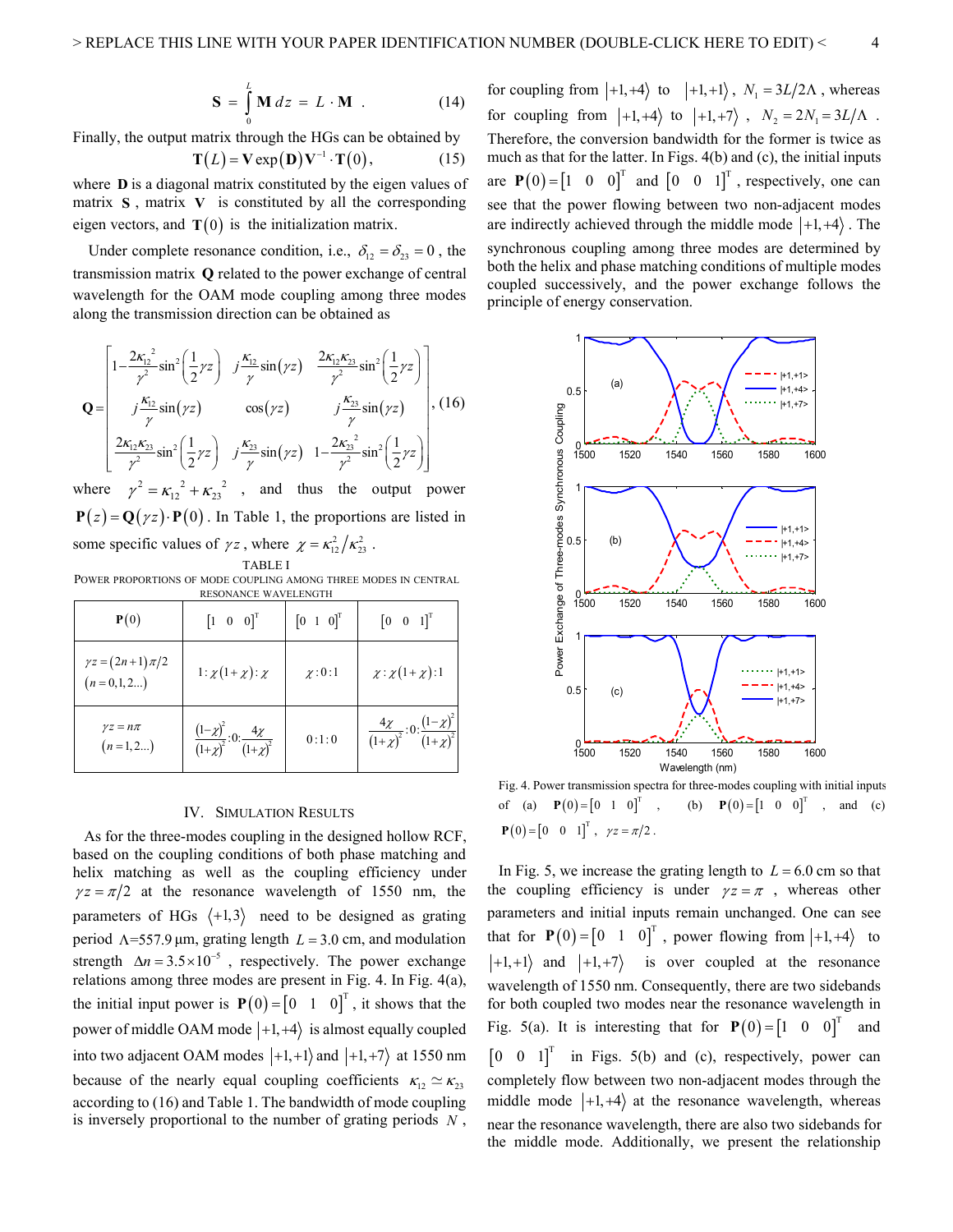between the power exchange and the grating strength described > REPLACE THIS LINE WITH YOUR PAPER IDENTIFICATION NUMBER (DOU<br>between the power exchange and the grating strength described<br>by  $\Delta n \cdot L$  shown in Fig. 6 to explicate the dependence of<br>three-mode coupling on the sensitivit three-mode coupling on the sensitivity to the grating length and modulation strength when fabricating the HGs. One can see that the power exchange among three OAM modes exhibits a periodic variation with the grating strength. Especially, at the PREPLACE THIS LINE WITH YOUR PAPER IDENTIFICATION NUMBER (DOUBLE-CLICK HERE TO EDIT) <<br>between the power exchange and the grating strength described<br>by  $\Delta n \cdot L$  shown in Fig. 6 to explicate the dependence of<br>there-mode co proportions of three-mode coupling accords with Table 1. This<br>phenomenon of synchronous coupling among three modes<br>could become universal in FMFs or MMFs where multiple<br>modes are supported, as long as both the helix and p phenomenon of synchronous coupling among three modes could become universal in FMFs or MMFs where multiple modes are supported, as long as both the helix and phase matching conditions are successively met at the time. The helical modulation of HGs involves into the overlap integral of coupled modes' orthogonal fields in (2) so that makes the coupling coefficient large enough, analogous to adopting the non-uniform modulation in tilted gratings [19], which is the requirement to realize coupling between higher order modes.



(a)  $P(0) = [0 \ 1 \ 0]^T$ , (b)  $P(0) = [1 \ 0 \ 0]^T$ , and (c)  $P(0) = [0 \ 0 \ 1]^T$ 



with initial inputs of (a)  $P(0) = [0 \ 1 \ 0]^T$ , (b)  $P(0) = [1 \ 0 \ 0]^T$ , and (c)  ${\bf P}(0) = [0 \ 0 \ 1]^T$ .

We present an interesting coupling phenomenon of mode conversion and OAM transfer among multiple modes. As an example, we give detailed theoretical analyses on the three modes coupling in hollow RCF using transmissive HGs. The results show regular power exchanging or flowing and OAM transfer among these OAM modes. It is expected that the multiple modes coupling mechanism might enable flexible mode conversion and OAM manipulation in optics fields.

## ACKNOWLEDGMENT

Fig. 5. Power transmission spectra for three-modes coupling with initial inputs of Program of China (973 Program) under grant 2014CB340004, This work was supported by the National Basic Research the National Natural Science Foundation of China (NSFC) under grants 11274131, 11574001 and 61222502, the National Program for Support of Top-notch Young Professionals, the Program for New Century Excellent Talents in University under grant NCET-11-0182, the Wuhan Science and Technology Plan Project under grant 2014070404010201, the seed project of Wuhan National Laboratory for Optoelectronics (WNLO), the open program from State Key Laboratory of Advanced Optical Communication Systems and Networks under grant 2016GZKF0JT007, and the open projects foundation of Yangtze Optical Fiber and Cable Joint Stock Limited Company (YOFC) under grant SKLD1504.